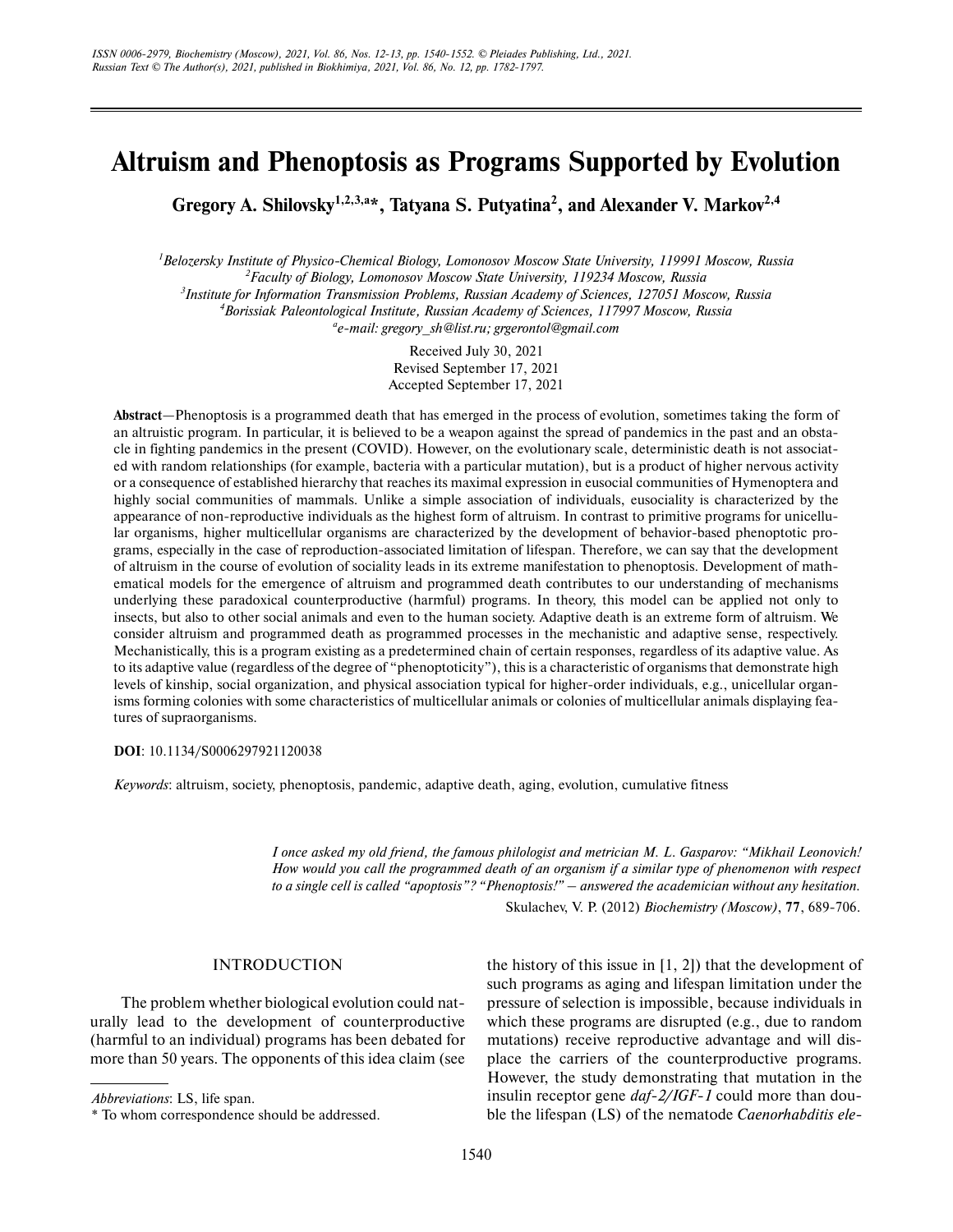*gans* [3] has rekindled the discussion on possible adaptive advantages of aging. It has been suggested that the wild type *daf-2* allele could provide selective advantage through the increased genetic diversity or decreased com petition between parents and offspring in the species with short LS [3]. The adaptivity of aging and death programs predicted long ago by Weismann [4] has been recently confirmed, first, through mathematical modeling [5], and next, in the studies by the D. Gems group [6-8]. This has shifted the discussion on the emergence of counterpro ductive programs in the course of evolution from the philosophical to the scientific one.

Under certain circumstances, programs that had ini tially developed as protective ones could become counter productive. These include inflammation, which is not a disease *per se*, but rather a response of an organism to pathology at a certain location. However, if no cure is provided and the disease becomes chronic, inflammation could bring even more suffering than the disease itself, and could facilitate inflammaging [9]. Wang and Medzhitov [10] postulated the existence of correlation between thermoregulation, metabolism, and host response to infection. According to the authors, immune system utilizes body temperature regulation as a strategy to control the rate of metabolism, which, in turn, pro motes the resistance to the inflammation-associated damage. Let's look at the pain syndromes as an example. Pain is definitely useful as it informs an organism on injury or unacceptable parameters of external or internal medium (temperature, etc.). However, chronic pain could make an individual to suffer, so that the only thought would be on how to switch off this system, which is actually most useful from the evolutionary point of view. At present, pharmaceutical companies spend a lot of money on the development of anti-inflammatory and anti-allergic preparations, as well as on painkillers.

The mechanism of pathology development has been explained by Ye and Medzhitov [11], who imagined the homeostatic state as a ball inside a parabolic-shape hole of the norm. When some factors attempt to throw the sys tem off-balance, homeostasis-regulating factors will try to bring the system back, similarly to the ball rolling back to the bottom of the hole under the force of gravity. However, excessive acceleration of the ball (even for the fast stabilization at the hole bottom) could bring it outside of the hole without the possibility to come back, and in this case, the system cannot return to the normal state. The inflammatory response is required to restore the equilibrium, but in the case of severe pathology, this response could push the system further away from the norm, which could result in its stabilization in the state of chronic pathology.

In particular, inflammation could develop in response to allergens and poisons, tissue damage, stress conditions (environmental factors, unhealthy life style), and, obviously, infection. In all these cases, such response

is evolutionary and physiologically justified, as it protects the organism by removing harmful agents, conditions, and "invaders", and restores the damage. However, excessive response could cause problems, e.g., develop ment of allergy due to the excessive hostility towards for eign (even harmless) compounds. Continuous fight against infection could lead to the emergence of autoim mune response and even sepsis. Pathological tissue heal ing could cause fibrosis and cancer. Severe allergic reac tion can lead to rapid health deterioration, shock, or death, even if the original allergen itself is relatively harm less. The failure of the body defense systems could be the reason for autoimmune diseases, which are, however, caused by the highly programmed immune response. It is commonly recognized now that the immune response is stimulated by different damage-associated molecular pat tern molecules, DAMPs, and pathogen-associated molecular patterns, PAMPs. These molecules are quite diverse structurally and could be both of protein (endoge nous heat shock proteins S100 or HMGB1) and non-pro tein nature (uric acid, heparin sulfate, mono- and poly saccharides). The same effect is observed when DNA is present anywhere other than the nucleus and mitochon dria, as well as when nucleotides (ATP) and nucleosides (adenosine) are found at high concentrations outside the cell [12, 13].

However, the most known counterproductive pro grams that could emerge (and emerged) in the course of biological evolution are phenoptosis and altruism.

The term "phenoptosis" was first introduced in the literature by Professor V. P. Skulachev in 1997 [14] (see also [15-18]). According to the definition, phenoptosis is the most counterproductive program among all men tioned above, as it leads to death.

The issue of the programmed nature of slow (chron ic) phenoptosis (aging) is complicated by the ambiguity of the term "programmed aging" [19, 20], which could lead in logical confusion [6] and should be eliminated to avoid conceptual errors.

The word "aging" in the term "programmed aging" should not be referred to all changes occurring with age (including favorable changes associated with matura tion), but rather to the age-related changes associated with the organism deterioration (or *biological aging*) [7], implying that such program has developed under the selection pressure to increase adaptability.

Cell cycle program can decrease the organism adaptability, as in the case of cell proliferation in malig nant tumors [7]. Blagosklonny [21] suggested the term "quasi-program". In this case, aging (similar to continu ing growth during the development) would be due to an inadequately intense cell functioning. The theory of hyperfunctioning quasi-programmed aging explains inflammation and immune aging, hyperinflammation, hyperthrombosis, hypothrombosis, and cytokine storm associated with the age-related increase in the organism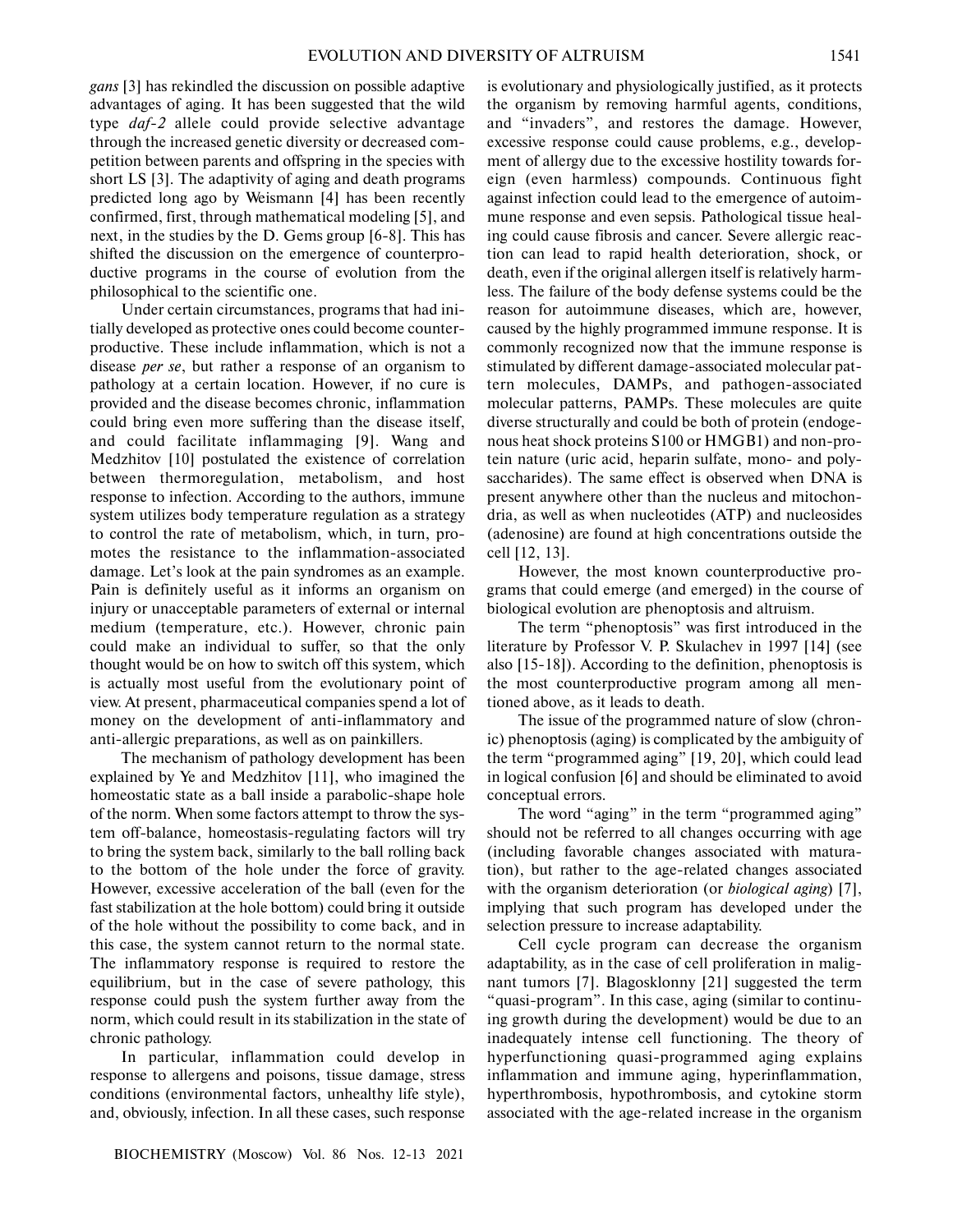susceptibility to COVID-19. Hence, programmed aging was divided into adaptive and non-adaptive (or pro grammed and quasi-programmed). On the other hand, to protect from this type of death, mammals in the process of their evolution have lost necroptosis several times: either via the absence of central components of necroptosis, such as RIPK3 (receptor-interacting pro tein kinase 3) and MLKL (mixed lineage kinase domain like protein) important in etiology and development of many disease with the increased risk of death (ischemic damage and sepsis) or due to inactivating mutations in these proteins (frameshifts mutations or premature stop codons) [22].

Increased diversity and complexity of counterpro ductive programs is a consequence of the emergence of organized communities (societies, herds, flocks, etc.) consisting of *multiple individual* organisms. These com munities are capable of performing coordinated actions similarly to how individual cells in a multicell organism behave. However, cell functioning in a multicellular organism is coordinated by special centralized regulatory systems (e.g., nervous system), which are lacking in the groups of individual organisms. Hence, the actions of such individual organisms are coordinated by other mechanisms, including *quorum sensing*. The key signal triggering the mechanism of community formation is often crowding. When the concentration of signaling molecules exceeds a certain threshold, global gene expression patterns change due to quorum sensing [23]. For example, *Vibrio fischeri* bacteria start to emit light only when a certain cell density is reached [24]. The dif ferences in the composition of human gut microbiota are associated with pathologies, e.g., inflammatory diseases. Bacteria communicate with each other with the help of extracellular molecules (autoinducers) in the process termed quorum probing [25, 26]. It is assumed that bac teria communicate with each other and with their host, and the information on these interactions affects the pop ulation density and species composition of commensal bacteria, as well as the physiology of the host cells [25, 26].

Altruism is commonly considered to involve behav ioral strategies and actions that are unfavorable for an individual, but provide advantage to other members of the community (with respect to reproduction and adapta tion). In a biological sense, altruism is a type of behavior resulting in the increase of adaptability (and, as a result, reproductive success) of other community members at the expense of the chance of successful reproduction of the altruistic individual.

In this article, we discuss the mechanisms behind the evolutionary emergence and modifications of such coun terproductive program as altruism, one of the high-level manifestations of which is phenoptosis (i.e., when an individual helps others at the expense of its own repro duction and life).

## ALTRUISM

Altruism could be divided into two distinct types. In the first case, an individual becomes an altruist *passively* under the effects of the environment, without any inter nal changes. These environmental factors could be changes in other individuals (e.g., cheaters), or when an individual is forced to become an altruist in the commu nities with strong hierarchy. In the second case, an indi vidual becomes an altruist *actively* due to the changes it its own organism. At the first glance, emergence of the latter type of altruism in the evolution, the driving force of which is absolutely egoistic natural selection, seems par adoxical.

However, natural selection implies automatic and unbiased evaluation of all favorable and unfavorable effects on all allele copies in the population – if advan tages overweight disadvantages, this allele propagates. Hence, from the "altruistic allele" point of view, this sit uation is not altruistic at all, but pure egoism. This allele forces all its carriers to perform altruistic acts and to sac rifice several of its copies in order to bring advantage to its other copies. The moving force of evolution is natural selection of random hereditary changes [27]. If organisms pass down their individual features to the offspring, if these features change randomly sometimes, and finally, if at least some of these changes increase the probability of reproduction, then the future generations of these species must become more perfect without any external interven tion. In this case, perfection is understood as adaptability manifested as the reproduction efficiency [28].

Altruistic sacrifice of one's reproduction could be either partial or complete. In the latter case, it is in essence phenoptosis (*phenoptotic altruism*) with the differ ence that it is the offspring and not the individual that gets eliminated.

**The mechanisms of altruism emergence.** There are multiple ways for the altruism to emerge in the evolution. In particular, it can appear as a result of kin selection. The Hamilton rule asserts that an altruistic gene (more pre cisely, allele facilitating altruistic behavior) will be favored by selection and will propagate in the population, thus eliminating the competing "selfish allele" from the gene pool. If *n*rB > C, where r is the genetic relatedness of the altruist to the beneficiary; B is the reproductive benefit gained by the recipient of the altruistic act; C is the repro ductive cost to the individual performing the act, and *n*, number of recipients of the altruistic act. If  $n \text{rB} > \text{C}$ , the altruistic allele will automatically and inevitably increase its frequency in the population gene pool.

Other mechanisms of the evolution of altruism are not directly associated with the relatedness between the altruists and beneficiaries. For example, the Simpson's paradox describes a situation when a total fraction of altruists increases in the entire population even if in each local group, altruists lose to egoists in competition and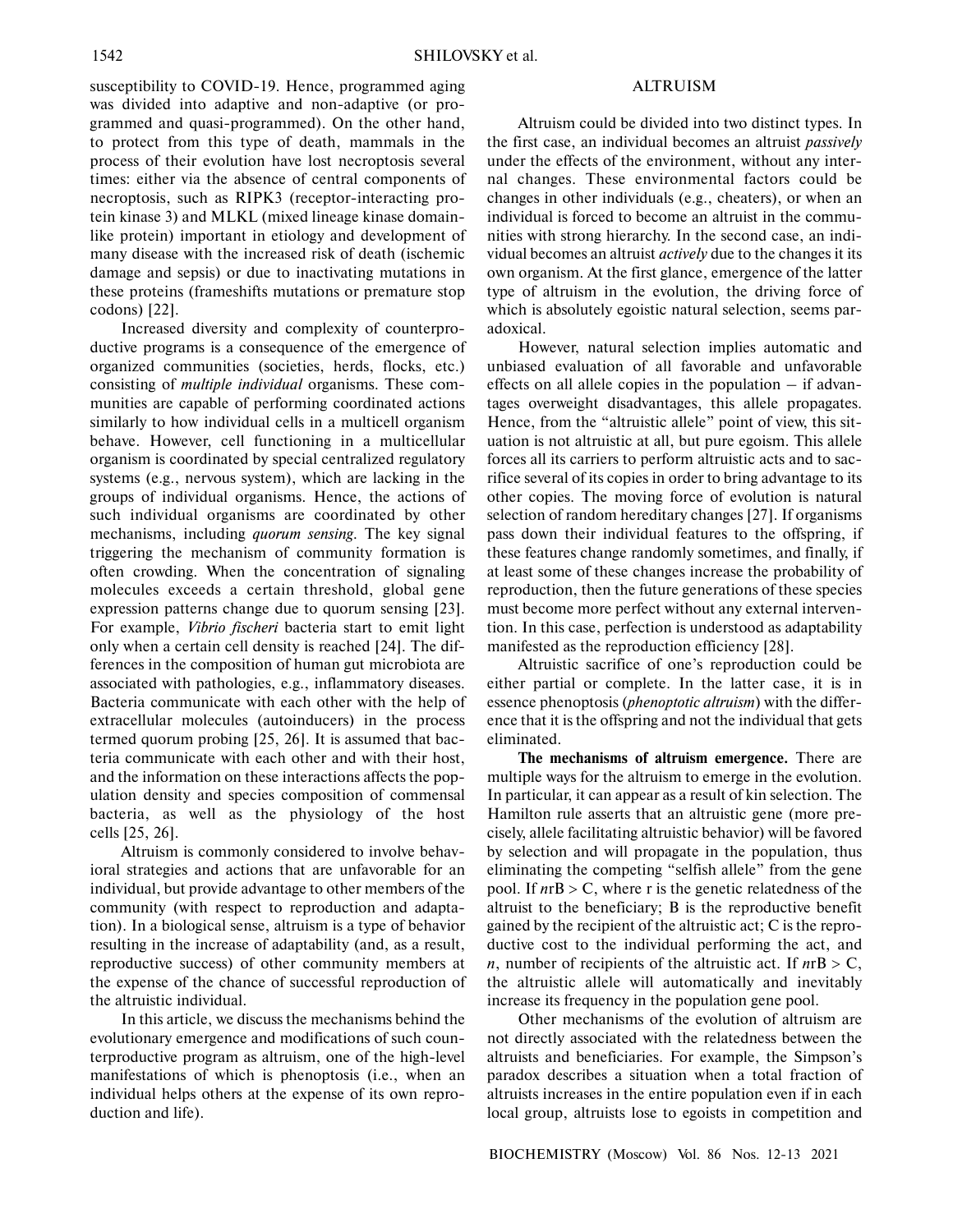their fraction decreases. This phenomenon was experi mentally demonstrated for two modified laboratory strains of *Escherichia coli* [29]. The essence lies in the fact that if the number of founders of a new group is low, which happens when the population is dispersed, this group can randomly contain an increased percent of altruists. Due to initial abundance of altruists, the number of individuals in this group will increase fast, while groups including a higher proportion of egoists will grow slower. As a result, the Simpson's paradox will ensure the total growth of the fraction of altruists in the entire population. Population bottlenecks (i.e., periods of significant decline in the population size followed by its restoration) can serve as analogy of fractionation (partition of cells between test tubes) in nature. This occurs, for example, when new substrates are seeded with very low numbers of microbial "progenitors".

Egoistic evolution of individual symbionts within a cooperating system is impossible in the case of their genet ic homogeneity, i.e., in the absence of variability, which is one of the main components of Darwin's evolution.

The mechanism for the maintenance of genetic homogeneity in symbionts of termites of the Macrotermitinae subfamily is very interesting. The ter mites collect spores of *Termitomyces* fungi in the vicinity of the nest to create fugal gardens. The initial seeding material is genetically diverse; however, each host colony is associated with a single fungal symbiont [30]. It was found that genetically identical *Termitomyces* mycelia help each other (but not other mycelia) to generate coni dia [30], which eventually results in the formation of monoculture.

When the evolution could not ensure the identity of cooperators, the hosts have to fight against egoists using different methods or to rely on the mechanisms ensuring the balance between the number of egoists and noble cooperators (Simpson's paradox, or balancing selection).

The discussed examples suggest that if it were not for the problem of cheaters emerging due to the lack of evo lutionary preference for the benefit of species (and not the gene) and the absence of evolutionary foresight, cooperation and altruism could have become the domi nating forms of relationships between the organisms on our planet. But evolution is blind and, hence, coopera tion develops only when a certain set of circumstances either curb the number of cheaters or prevent their emer gence.

It could be stated in conclusion that natural selection could ensure altruism development under certain circum stances, even if it favors egoists in each separate group (community), condemning altruists to gradual extinction. The spectrum of conditions that facilitate the Simpson's paradox is quite narrow; that is why its role in nature is likely insignificant.

**Genetic basis of altruism in humans.** When speaking about altruism evolution in primates, especially in

humans (regular biological evolution based on gene selec tion), one must also consider social and cultural evolu tion that implies selection of ideas and memes (such as moral and ethical standards, rules of conduct in the soci ety, etc.), as well as the intergroup competition [31, 32].

Twin studies revealed that the inclination to kind ness, trustfulness, and thankfulness is of genetic nature. These features are partly hereditary and at least by 10- 20% are determined by the genes [33]. This means that biological evolution of altruism in humans has not fin ished. Human population is still characterized by genetic polymorphism that determines higher or lower inclina tion for cooperative behavior and mutual trust. Depending on the environmental, social, and economic conditions, natural selection might favor either trustful cooperators or wary egoists, and the variability of these conditions maintains the existing diversity. This could also be explained by the frequency-dependent balancing selection: the more trustful altruists are around you, the more profitable it becomes to nonreciprocally benefit from other's kindness. However, if the number of such parasites is high, their strategy becomes less profitable; the society starts to perceive them as a real threat and implements measures to curb egoism. Several genes have been identified that affect human personality, including moral qualities [34]. For example, intranasal administra tion of oxytocin in humans increases their inclination to express selfless altruism [35]. Similar effects have been found for the allele variants of the AVPR1a vasopressin receptor gene and oxytocin receptor gene (OXTR) [36].

**Altruism and society.** Some authors state that real selfless altruism toward non-kin is very rare in nature [37]. At the same time, parochial altruism (benefit to the in-group) is common for humans, and such in group does not have to include blood relatives only. Indeed, observing human society reveals that many peo ple selflessly help and support non-relatives over relatives. In this case, the preference is to the "kindred spirits". Very often this involves supporting people with attractive (and new before their first expression) ideas. In developed countries, help is provided mainly in a form of money; in poor countries, other forms of support are more com mon. At the same time, people do not support those they do not like (even if they are blood relatives). The closest relatives are often an exception, since it is customary to help them in any situation (this refers primarily to the Western industrial societies, while in the traditional soci eties, social institutes based on kinship are more devel oped [37]).

In reciprocal altruism, individuals behave altruisti cally to each other, but only in the case when they expect reciprocal sacrifice [38]. This can be observed in animals that are sufficiently intelligent to select reliable partners, monitor their reputation, and punish cheaters.

In the within-group tug-of-war model [39], each individual selfishly expends some fraction of the total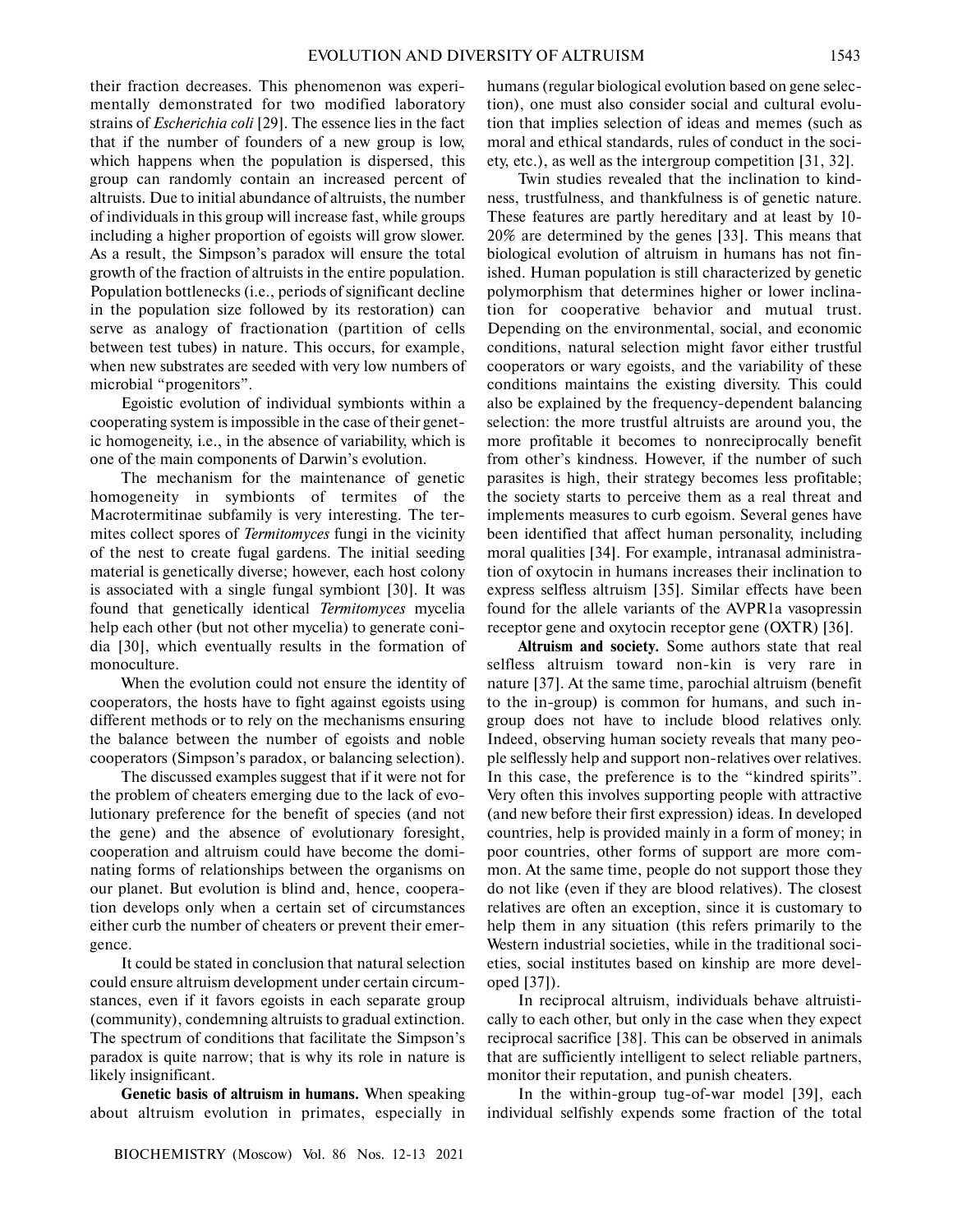group output ("communal pie") to increase its share of that output. This selfish fraction expended for the within group competition is called the "selfish effort." An indi vidual's share in the tug-of-war ("slice of communal pie") depends on the individual's selfish effort in the tug of-war relative to the summed selfish efforts of other group members. The model of the between-group tug-of war relationships is based on the same principles, which creates a two-tiered, nested tug-of-war competition. The more energy is expended by individuals in the within group competition, the less energy remains for the between-group tug-of-war, and the less is the size of the "communal pie". Studying this model using the game theory confirmed that the between-group competition (manifested in this case as the decrease in the individual selfish efforts) should increase with the increase in the degree of the within-group kinship (which is in complete agreement with the theory of kin selection). However, the model demonstrated that if the competition between the groups is intense, cooperation could exist even in the case of very low degree of kinship between the group members.

Intergroup competition is one of the main factors stimulating development of cooperation and altruism in social organisms [39]. Darwin was the first to suggest an association between the evolution of altruism and inter group competition [40]. Later, this theory was applied to social insects. Nothing brings community closer together than joint confrontation with other communities; this is a very reliable strategy for building an altruistic "anthill" [39].

Mathematical modeling supported the idea that in humans, altruism towards members of one's own group could develop only in combination with the development of parochialism (hostility to strangers) [41, 42], as it has occurred in multiple intergroup conflicts. According to Bowles [42], tribes of our ancestors feuded between themselves and had strong kinship within the tribes, which could facilitate the development of altruism in the groups due to natural selection. Bowles demonstrated that the level of altruism development depends on four parameters: (i) intensity of intergroup conflicts, which can be evaluated based on the number of war-related deaths; (ii) effect of the increase in the fraction of altru ists (for example, soldiers ready to die for their tribe) on the probability of winning in the intergroup conflict; (iii) how much higher is the degree of kinship within the group than the kinship between the groups; and (iv) group size. According to the calculations, selection in the society of primitive hunter–gatherers should favor intragroup altru ism at a high level with the corresponding decrease in the individual adaptation of altruists by 2-3%. In other words, an altruistic gene could spread in the population even if the chance to survive and reproduce of the carriers of this gene was 2-3% lower than for the egoistic tribesmen. Bowles presented two following calculations. If the initial allele frequency in the population is 90%, and the reproductive success of the carrier of this allele is by 3% lower than of the carriers of other alleles, the frequency of the "harmful" allele will decrease from 90 to 10% already after 150 generations. Hence, from the natural selection point of view, reduction in adaptability by 3% is critical. If the same value (3%) will be considered from the "mili tary" point of view, then in order to keep the degree of altruism at the level of 0.03, the death toll in military con flicts must be more than 20% (taking into account the fre quency and severity of Paleo wars). This means that in the case of serious war conflicts, every fifth altruist must sac rifice his life for the common victory [42].

Hence, it is likely that such opposite human qualities as kindness and aggressiveness have developed simultane ously [43]. It was established that among 3 to 6-year-old children, only 5% are selfless altruists. This value grows with age, holding back the development of social para sitism [43]. These features of child psychology are prod ucts of both biological (genes) and social (upbringing) evolution. For example, a new behavioral attribute could initially be passed from generation to generation through education and imitation (similarly to the process occur ring in ants and many other animals) and then will be gradually be incorporated into the genes (Baldwin effect) [44].

Natural selection in the evolution of social animals results in the development of various predominant forms of social and reproductive behavior. For example, rodents can live in small and large groups, be more acceptive or aggressive toward their relatives (including newborns), and either form or not form relationship with other mem ber of the group (including breeding partners). Any of these behavioral adaptations could promote adaptation to certain environmental conditions, but could also require compromises, such as communal use of resources, higher parental investment, increased risk to become a victim of a predator, and others [45]. Any communities – primitive anonymous communities or highly developed personal ized communities *in which all members know each other from personal experience* – can facilitate adaptation and be supported by selection. The lifespan of social animals is usually longer than of their single counterparts. The pinnacle of sociality evolution is eusociality. Most researchers [46-49] define eusociality as an adaptation to communal living in the same nest inhabited by adult indi viduals when (i) they are represented by at least two gen erations, (ii) they cooperate in performing various tasks, and (iii) have particular reproductive functions (existence of casts). Eusociality is widespread among Hymenoptera (ants, bees, Vespidae and Sphecidae wasps) and termites. In each of these groups, social life has emerged inde pendently. Communities of these insects are personal ized. For example, northern paper wasps (*Polistes fusca tus*) recognize each other by facial patterns [50, 51].

It has been assumed previously [52] that eusociality in insects could develop as either a parasocial phenome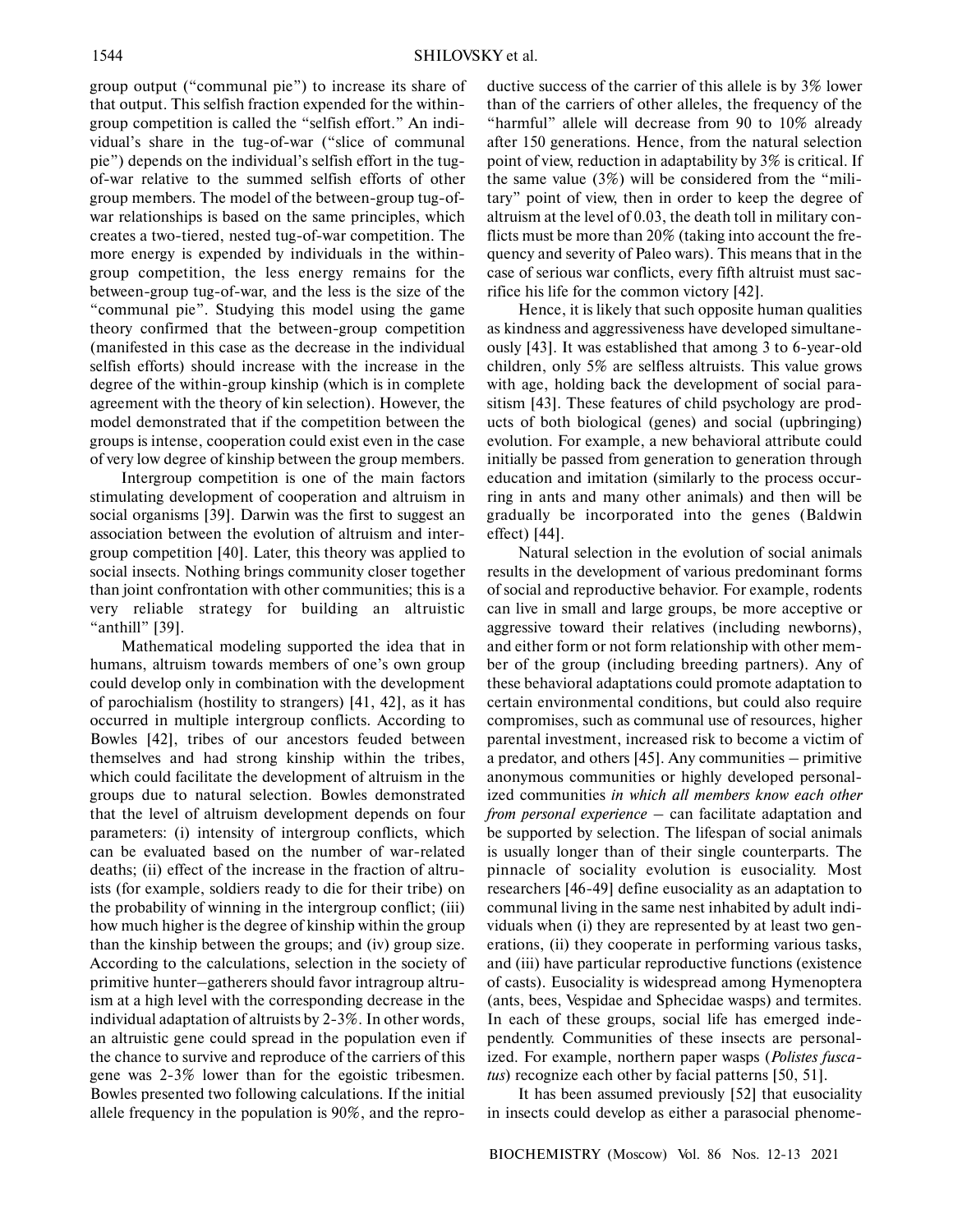non (voluntary association of individuals into community that develops more complex care of the offspring), or sub social phenomenon (development and increase of com plexity of parental behavior). In reality, the parasocial pathway is unlikely to exist, because firstly, there are no known species whose colonies end their development without transitioning to the mother–daughter relation ship [53]. At the same time, *eusociality* development through the subsocial pathway has been demonstrated for all studied bee and wasp species. The emergence of non productive cast in the mother–daughter societies only is also postulated by the haplodiploidy hypothesis. According to this theory, due to the haplodiploid sex determination in Hymenoptera, sisters become more close relatives than mothers and daughters, and, hence,

according to the Hamilton's rule, it is more profitable for an individual to take care of sisters than to produce its own daughters. Moreover, it has been shown that even a high degree of genetic relationship between the workers in the nest is often insufficient for "reasonable selfishness", i.e., voluntary refusal of workers to lay their own eggs. It is likely that this mechanism is maintained more efficiently, when strict "police measures" are implemented (such as destruction of "illegal" eggs by other workers) [53].

**Mechanisms for the maintenance (regulation) of altruism.** After altruism has emerged, it should be main tained, which is hindered by cheaters. In order to survive, species with a high proportion of altruists should protect themselves from "free riders" (cheaters). The presence of egoists makes the emergence of mutations providing pro tection from them very likely. In the social amoeba *Dictyostelium*, this results in the evolutionary arm race between the cheaters and "noble" amoebas [54]. Experiments in genetics and selection have allowed to produce mutant amoebas that were securely protected from the cheaters due to the emerged protective mutation (although not from all cheaters, but only from those they competed with in the experiment). Moreover, the mutants protected both from cheaters themselves and other noble amoebas if the latter were present. These experiments were repeated many times, and every time, one or another strain of amoebas developed mutations responsible for the emerging resistance, although these mutations were in different genes and determined differ ent resistance mechanisms in each case. In the process, some cheater-resistant strains became cheaters them selves towards the "wild" amoebas, while the other remained noble [54].

A single mutation in the *Mixococcus* bacteria in one of the regulatory genes affecting bacteria behavior trans formed cheaters into cheater-resistant altruists [55].

In yeast, "peaceful co-existence" of altruists (pro ducers of commonly beneficial product invertase, an enzyme cleaving sucrose into glucose and fructose) with cheaters (yeast cells that do not synthesize invertase, but consume glucose produced by other community members) is ensured by a small advantage received by the altruists in the presence of very low glucose concentra tions in the medium, as well as by the special non-linear dependence of yeast proliferation on the amount of avail able nutrients. Around 1% of the monosaccharides pro duced by altruists are consumed by altruists themselves; hence, if the content of altruists in the mixed population is very low, it becomes more beneficial to produce inver tase than not to do this [56].

It is likely that the evolution of social bacteria and Protozoa has shifted many times towards the formation of multicellular organism. However, no real multicellular organisms had formed in the course of evolution from social bacteria or Protozoa (only plasmodia and fruiting bodies). One of the reasons for the evolutionary futility of the multicellular organism formation from associations of single-cell individuals is the fact that such associations provide ideal conditions for the development of social parasitism. Any mutation that provides a single-cell indi vidual with the ability to use advantages of living in a mul ticellular community without contributing to it in return has the chance for spreading despite its disastrous conse quences for the community.

The mechanism of altruism maintenance through improving the reputation of an altruist ("indirect reci procity") is realized in humans through verbal communi cation – the most ancient way of spreading compromis ing information about the unreliable members of the community, which facilitates team building and punish ment of egoists [57]. Interestingly, Arabian babblers (*Turdoides squamiceps*) compete for the possibility to per form "good deeds" (acting as sentinels, helping to take care of chicks, feeding other adult birds), because it improves their social status. In other words, these birds have an institution similar to human reputation [58].

**Possible mechanisms of phenoptosis development.** In a wider sense, phenoptosis is a programmed death that often develops as an adaptive (benefiting descendants) death [7, 59, 60]. Based on the latest data [6-8], we can say with confidence that adaptive death exists in many groups of organisms, from unicellular ones to vertebrates. The question remains open whether phenoptosis could have developed in the course of evolution if it does not provide any benefits to the community. Adaptive death increases combined (inclusive) adaptation, i.e., the effi ciency of the individual's gene transfer to the next gener ation independently on the carrier of gene copies (indi vidual's offspring or relatives) [6].

*Colonial unicellular organisms* (*Saccharomyces cere visiae* yeast), demonstrate the type of adaptive death of named "biomass sacrifice" [6]. As the availability of nutrients in the aging yeast colonies decreases, some cells in the colony center undergo programmed death [60-62].

*Another variant of adaptive death* recognized by Galimov and Gems [8] as *consumer sacrifice* was described in detail for a number of bacteria in [63, 64].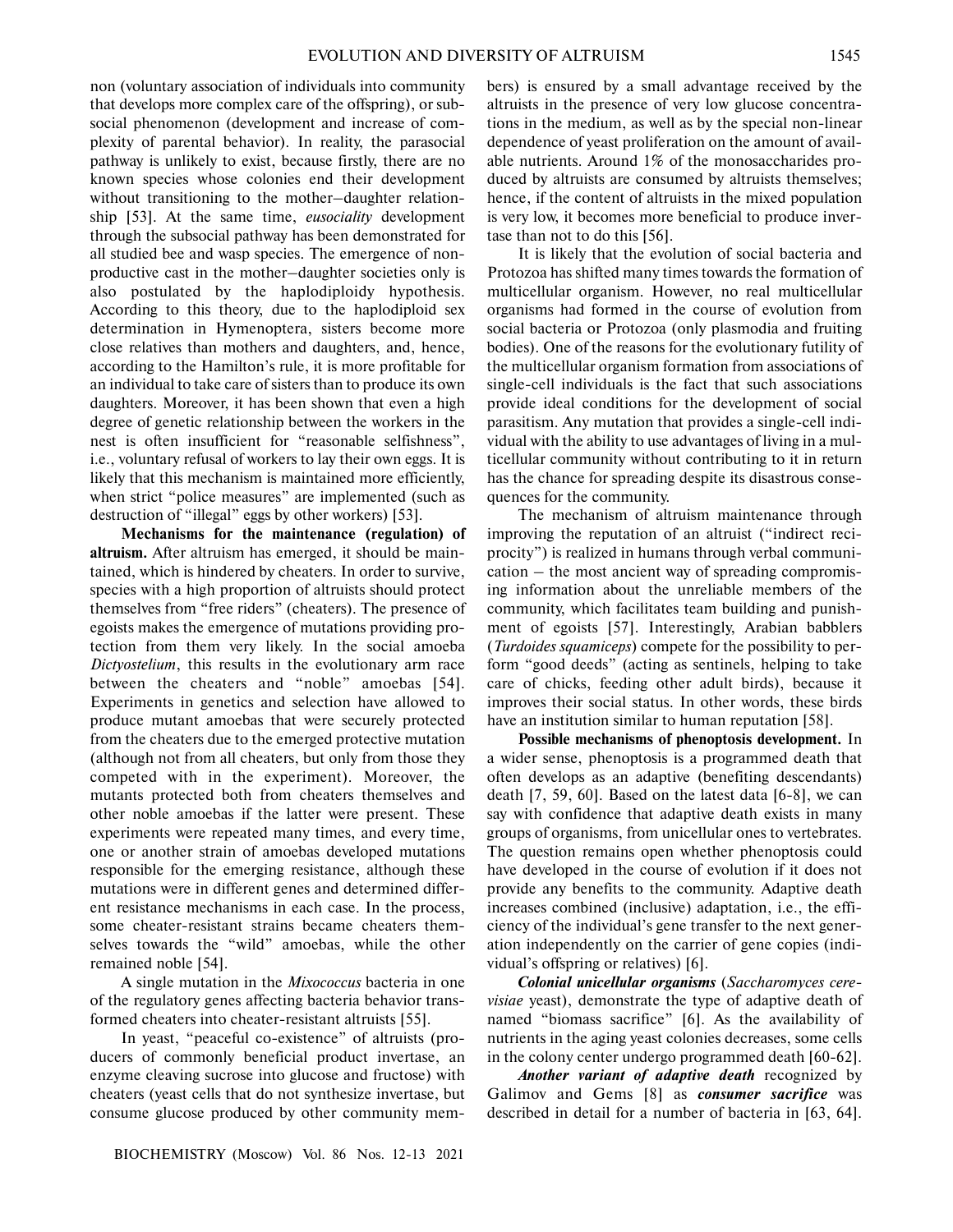For example, individual cells of *Myxococcus xantus* die in order to stop to consume nutrients, which increases the availability of these nutrients for the relatives [65]. Some cells in *Bacillus subtilis* biofilms form spores and continue to grow using alternative metabolites [66]. Sporulating cells produce cannibalistic toxins, which kill their non sporulating relatives. *Streptococcus pneumoniae* bacteria acquire ability (competence) to absorb exogenous DNA and produce bacteriocins that selectively kill non-compe tent cells [64, 66, 67]. The mechanisms of adaptive death have been investigated by Galimov and Gems [8] in the free-living nematode *Caenorhabditis elegans* [6, 68]. Adult *C. elegans* are hermaphrodites that first produce spermatozoa and then oocytes. The resulting limitation of the number of spermatozoa results in the cessation of reproduction already 2-3 days after the worm reaches its reproductive maturity, which potentially facilitates evolu tion of adaptive death [6]. Furthermore, significant age related reduction in the consumption rate in *C. elegans* increases the availability of food for the relatives [69]. Galimov and Gems [8] used modeling to demonstrate that in the case of high reproductivity, shorter reproduc tive period and shorter lifespan increase the colony adap tivity by decreasing nonproductive food consumption in the population.

In general, adaptive *death* develops easier in the organisms subjected to reproductive *death*: early termina tion or slowdown of reproduction (for any reason) create premises for the evolution of phenoptosis [6, 70]. One of the known examples of reproduction-associated altruistic behavior is observed in the representatives of Mantises order (for example, in *Miomantis caffra*). In this case, self-sacrifice of males is probably the best strategy. Males that are ready to sacrifice their life have received the advantage in the course of natural selection. Mantis male is an ideal food for the fertilized female, which can pro vide sufficient amount of protein for the entire pregnan cy, thus improving the chances for procreation. It was found that the amount of nutrients in the eggs from females that ate their males was 3-fold higher than when the male partner remained alive. Therefore, mantises devour their males for the sake of providing future proge ny with protein. However, this behavioral response is not absolutely determined and allows variations – in half of the cases male mantises manage to avoid death [71].

Some spider males really "want" to be eaten and plunge themselves into female chelicera. This is observed for spider species (for example, *Argiope bruennichi*) in which the number of small males is significantly higher than the number of large females, i.e., an individual male has virtually no chance for repeated mating even if it remains alive [72].

The synthesis of catecholamines and neuropeptides responsible for feeding behavior drops drastically in the tissues of optic glands of the California two-spot octopus (*Octopus bimaculoides*) females in the course of reproductive cycle (when females care for eggs). Simultaneously, the synthesis of steroids involved in the metabolism of cholesterol and insulin increases in the optic gland [48]. These results contradict the hypothesis of a single "self destruct hormone" implying that the programmed death of female octopus is associated with complex changes of its hormonal status (i.e., operation of Master Biological Clock, in fact) [48]. Similar phenomenon has been observed in mammals. Male pouched mice (*Antechinus*) experience severe hormonal disbalance during the mating period that results in their death at the end of mating peri od [73].

It was supposed [5] that adaptive aging (and adaptive death) could develop in the colonial viscous (non-dis persed) populations under two conditions: (i) high viscos ity (low intermixing), which guarantees a high probabili ty that resources freed by the death of an individual will be inherited by the offspring and relatives; (ii) relatively early and fast reduction of reproduction (as in *C. elegans*). Pacific salmon (*Oncorhynchus nerka*) is known by its abil ity to return in large numbers (from 73 to 98%) to the creeks of its birthplace. Moreover, local salmon popula tions are not panmictic, but exist as metapopulations with a hierarchic structure [74]. This means that Pacific salmon that return to the creeks to spawn have a high degree of kinship, which likely guarantees that all benefits of paternal biomass sacrifice would be available to the rel atives. A similar pattern of death after spawning has been described for the lampreys [75]. Adaptive *death* is a form of extreme altruism, which is likely limited to the organ isms demonstrating such a high degree of kinship, social structure, and physical association that they acquire the features typical for a higher order of organization (e.g., formation of colonies of unicellular organisms that share some features with multicellular organisms or colonies of multicellular animals with some supra-organ ism features). This is a part of a wider phenomenon, when adaptation at the colony level increases at the expense of adaptation loss at the individual level.

Another mechanism of the emergence of phenopto sis is associated with the limits of brain hyperdevelopment and behavioral models in humans. In human society, bio logical evolution has turned its back to the cultural evolu tion. As discussed in the recent review [32], genetic-cul tural evolution in humans can not only limit brain devel opment, but can also facilitate counterproductive process – support brain degradation (intellectual stagna tion or decrease in IQ). This occurs when reproductive success of an individual becomes independent on the advantage of this individual in the competition for resources (or when at a certain stage of cultural and social development, individuals with lower cognitive abilities become more competitive). And if the success in life is not converted into the reproductive success, the cultural drive cease to work (or works in the opposite direction: the worse, the better) [32].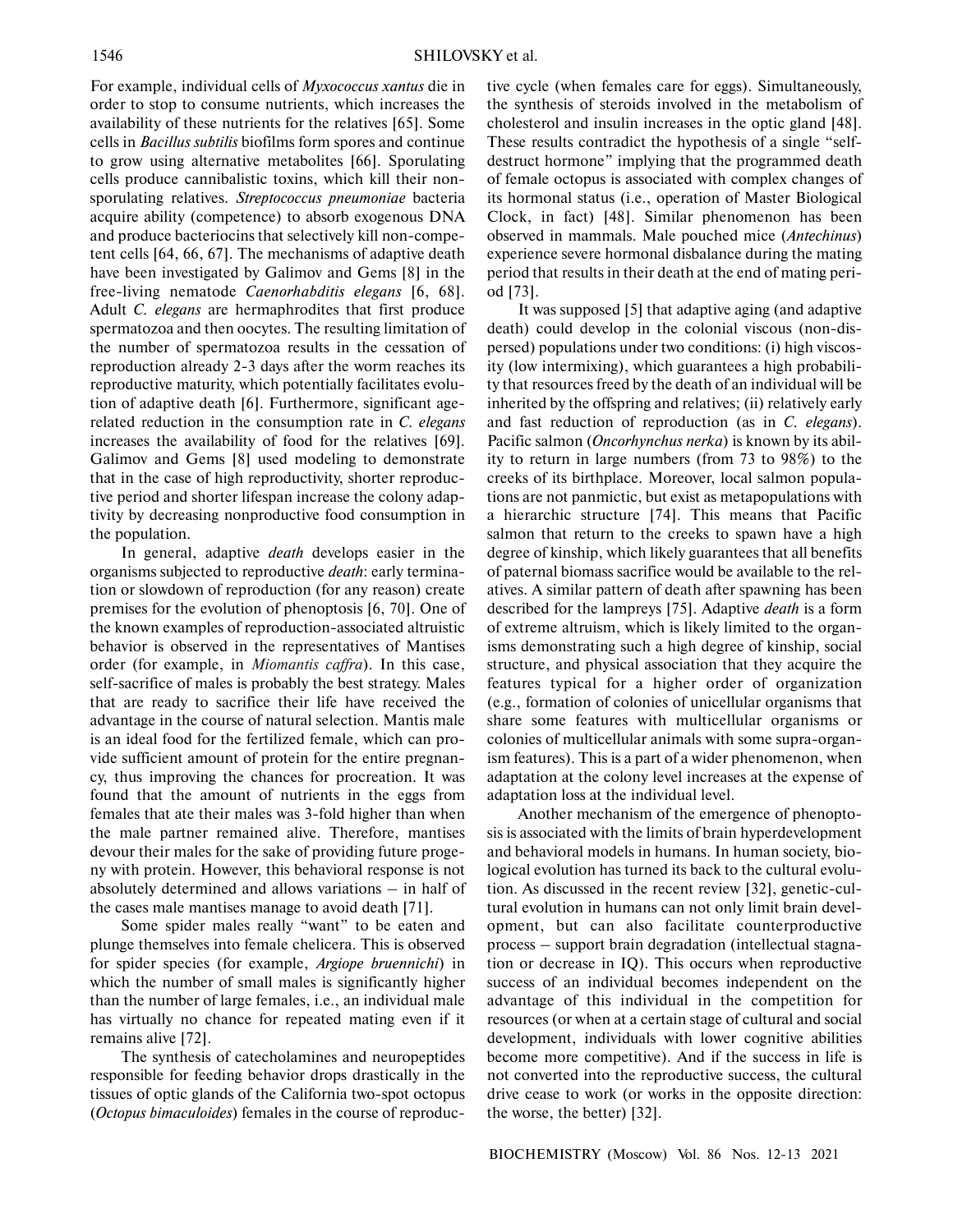**Effect of type of selection on the adaptive death and aging.** The existence of *adaptive death* in clonal popula tions could be explained by kin selection (aiming at the preservation of features that favor survival of close rela tives), because clonal colonies could be considered as "super-organisms". As mentioned above, according to the Hamilton's rule, natural selection can promote altru istic behavior when  $n \text{rB} > \text{C}$ , where r is relatedness; B is the benefit of the recipient; *n* is the number of recipients, and C is the cost for the altruist [76]. If the coefficient of relatedness  $r = 1$ , the Hamilton's rule  $n \cdot B > C$  is simplified to  $nB > C$ , and it becomes easier to meet its requirements. The cost (C) of *death* of an individual is over weighed by the benefits (B) for multiple relatives. Travis [70] used computer modeling to demonstrate that it could also be true for spatially structured populations with a high proportion of older individuals. The main requirement for the kin selection to work in the Travis model is low dispersal as a condition for the "inheritance of resources" (transfer of resources from dying individu als to their relatives) [8]. This requirement is met in the colonies of bacteria and even *C. elegans*. Similar results have been reported by Markov [5].

*Adaptive death* develops easier in the organisms sub jected to *reproductive death* [6, 70]. Similar to salmon, hermaphroditic *C. elegans* nematodes experience repro ductive death [6, 8]. This could reflect the co-evolution of two features predicted by the Hamilton's rule. Individual adaptation of semelparous organisms (organisms that reproduce only once in life) becomes negligibly low after the reproduction episode. This means that the adaptive *death* either causes an insignificant decrease in the indi vidual adaptation (C) or does not decrease it at all, while potential benefits for other individuals (B) remain. Similar notions have been used recently for explaining the evolution of mass suicide of *Escherichia coli* cells [6, 77]. Hence, *adaptive death* is plausible in organisms that are not clonal or colonial.

The majority of biological populations are arranged into classes (according to sex, age, cast, etc.); hence, adaptation of a social group could change due to the re arrangement of classes, i.e., not be directly associated with genes and natural selection [8, 78-81].

As mentioned above, evolutionary benefits of adap tive *death* would be more pronounced if a significant por tion of the population is old [82]. Stress conditions could accelerate aging (one of the aging programs is induced by the mitochondrial reactive oxygen species, ROS) by reducing the reproductive function and, hence, increas ing the benefits of the *adaptive death* [83].

Aging has also been investigated from the point of view of multilevel selection [5, 70, 84]. The effect of the decrease in the force of natural selection with the individ ual's age on the evolution of aging was described mathe matically for idealized (i.e., dispersed and interconnect ed) Wright–Fisher populations without taking into

account social and ecological factors, such as spatial structure, availability of resources, or dispersion [85, 86]. Lohr et al. [6] demonstrated how the death of an organ ism in the course of cell aging could evolve as an adaptive group feature in species existing as populations with a high degree of kinship (especially for the populations of clones) and low level of dispersion.

Each particular species has the maximal recorded LS value. It is still unclear whether the LS limit is supported by selection directly (i.e., if it is an adaptation) or this is a side effect of selection based on other features that increase adaptability. Identification of LS-increasing mutations implies that aging is under control of genes, while evolutionary forces limiting LS have not been elu cidated yet.

The model developed by Lidsky and Andino [87] demonstrated that limitations of LS are beneficial for the fight against epidemics and provided possible explanation for the selection of particular LS values and the absence of immortal mutants. Their hypothesis states that selec tion for the LS control prevents in part and limits the out breaks of chronic infections. Populations migrate often to colonize new habitats or just encounter factors that can significantly decrease the population density. The authors investigated the correlation between the pre-determined LS and pathogen load in the case of host migration to another habitat, including reduction of the population size, or population "bottleneck". In particular, they demonstrated that the infected founders in the popula tions with a shorter LS would die before the population density reaches the level facilitating fast pathogen trans mission. Respectively, shorter LS limits the spread of infection and accelerates elimination of pathogens in comparison with the populations with a longer LS [87]. Limitation of LS is especially beneficial in the context of transmission of zoonotic pathogens, which requires their adaptation to a new host. We believe that infection out breaks can promote control of the evolutionary deter mined LS values for species.

#### **CONCLUSIONS**

In many cases, altruism provides certain benefits for adaptation, which is undoubtedly proven by the variety of mechanisms of its emergence (figure).

There are at least two global mechanisms of altruism emergence. In the first one (induced), an individual becomes altruistic when affected by environmental fac tors without undergoing any internal changes, i.e., pas sively. Such factors could originate from changes occur ring in other individuals (for example, cheaters). In the second mechanism, an individual become altruistic due to changes in its own behavior. For example, the right for reproduction in a community is preferentially given to the highly-ranked individuals, while the low-rank individuals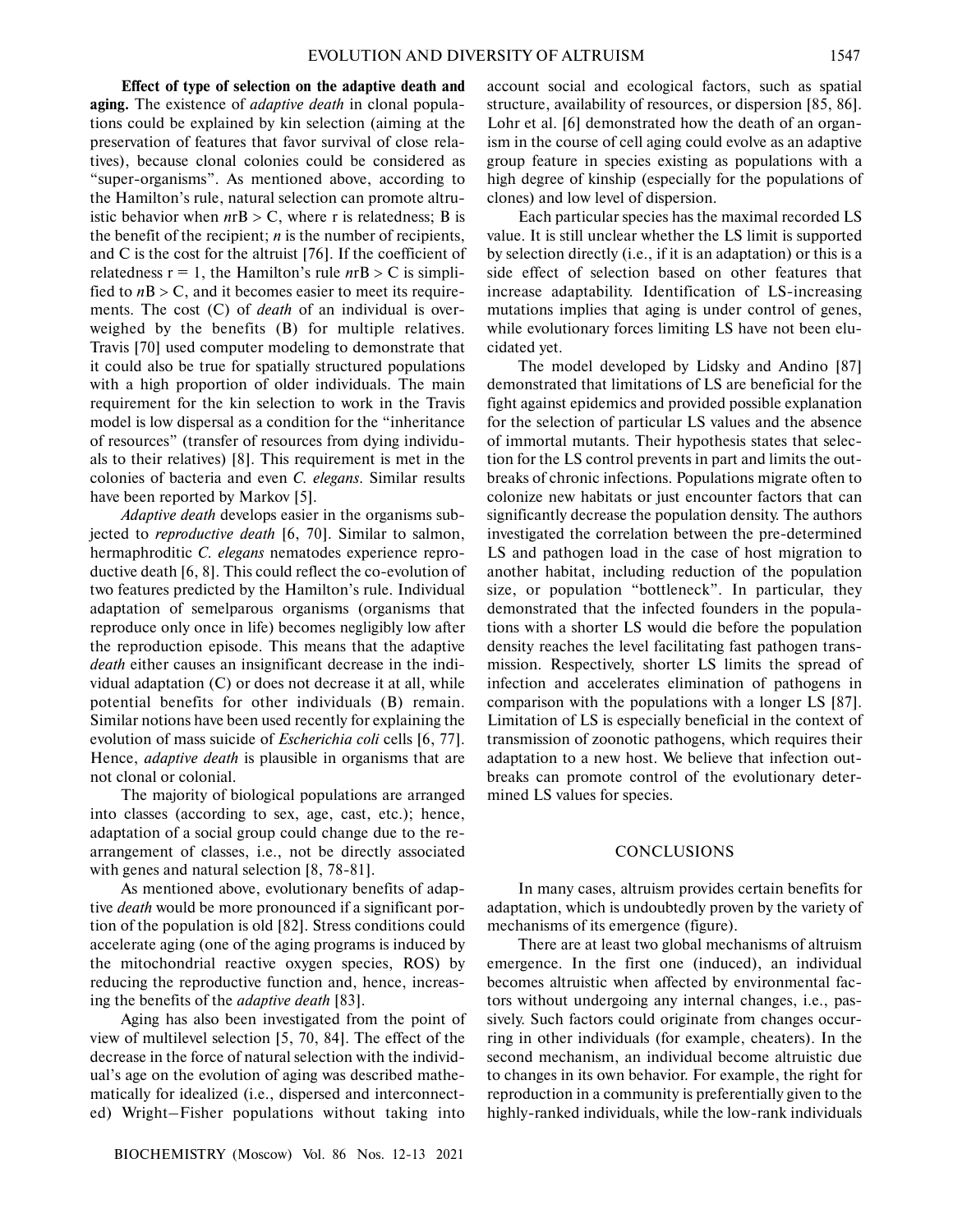

Diversity of altruistic programs. The upper part of the figure shows examples of altruistic behavior, which when developed or promot ed (arrow), can result in the organism death and/or cessation of reproduction and elimination of the possibility to pass genes to the next generation (i.e., to phenoptosis in one of its manifestations) (see examples in the figure). The lower part of the figure (on a darker background) shows examples of phenoptotic programs that while causing the death of animals, also can have an altruistic component (i.e., resulting in the altruistic behavior; shown with arrow), thus facilitating adaptation (e.g., due to the termination of infection spread, improvement of living conditions of the popula tion, or survival of offspring).

are assigned an altruistic role of "service personnel". In the majority of highly organized communities, altruists do not appear randomly, but are rather appointed. In the limiting cases (eusocial communities), the inequality is established genetically. The emergence of such inequality in the course of evolution could be seen in ants: gamer gates (working ants capable of reproduction) exist in more primitive ant species, but not in more evolutionary developed ones [88]. Another example of the second mechanism of altruism emergence as a result of group selection and Simpson's paradox is *adaptive death* (usual ly, acute phenoptosis) as a form of acute altruism (see dis cussion in this article).

**Phenoptosis as an altruistic program.** At first glance, emergence of phenoptosis in the course of evolution seems paradoxical. Longevity *per se* is not the primary evolutionary goal of living organisms. From the evolu tionary point of view, the priority is adaptation to envi ronmental conditions linked to the need for survival, food supply, and reproduction. Regulation of homeostasis and organism repair comprise a complex network of intercon nected reactions, the efficiency of which decreases with

age. Both known types of phenoptosis (chronic and acute) have adaptive significance [89], while acute phenoptosis is primarily associated with the (excessive) response to abrupt action of external factors (such as infection). On the other hand, chronic phenoptosis is associated with the action of internal factors, with opti mization of LS as a species trait (such as height, size, mass, etc.).

*Hence, we can see a broad diversity of types of pro grammed death in nature, especially if it is associated with reproduction. At the same time, such death is not always altruistic.*

When environmental conditions change abruptly, species with the highest plasticity of phenotypic (includ ing behavioral) features, which are capable to alter as fast as the environment, have an advantage over species most adapted to the external conditions. As mentioned above, this is the main characteristic of counterproductive pro grams (ability to respond to the cue very fast independ ently on its harmfulness). It is likely that on the evolu tionary timescale, such feature helps its carriers rather than interferes with their existence. In particular, it would be useful for passing through the evolutionary bottlenecks (sharp reductions in the population size due to natural disasters or epidemics). Even in the history of humans, who are famous for their adaptability, there had been at least three bottlenecks, when the size of human popula tion decreased to several tens of thousands of people [90]. Exposure to infectious agents (such as malaria agent) reveals a wide spectrum of genetic diversity, which under lies the variability in the susceptibility to infectious dis eases and their complications [91]. Moreover, the adap tive value of a feature could change due to the changes in lifestyle. Therefore, the capacity for the super-strong response, which had been beneficial for Stone Age humans, likely became less adaptive recently. In particu lar, the immune system of the first farmers had become weaker during transition from the hunter–gatherer lifestyle to agriculture in order to prevent induction of the cytokine storm that could kill the infected individu als [92].

**Deaths caused by the COVID-19 pandemic as phenoptosis with altruistic goals.** At the early stages of human evolution, when human populations were scat tered to the same extent as present population of other large animals, programmed death helped to overcome diseases (and prevent their spread over large areas) via rapid death of disease carriers (e.g., sepsis or diseases, such as plague, cholera, etc.). Infected individuals died because of the induced internal program, as well as due to the exclusion from the society (as communities tried to steer clear from sick people). One of the new recent examples are minks in Denmark. When the COVID-19 virus was discovered in a small population of minks, it was suggested to kill them all, which solves the problem from the evolutionary point of view. According to the data on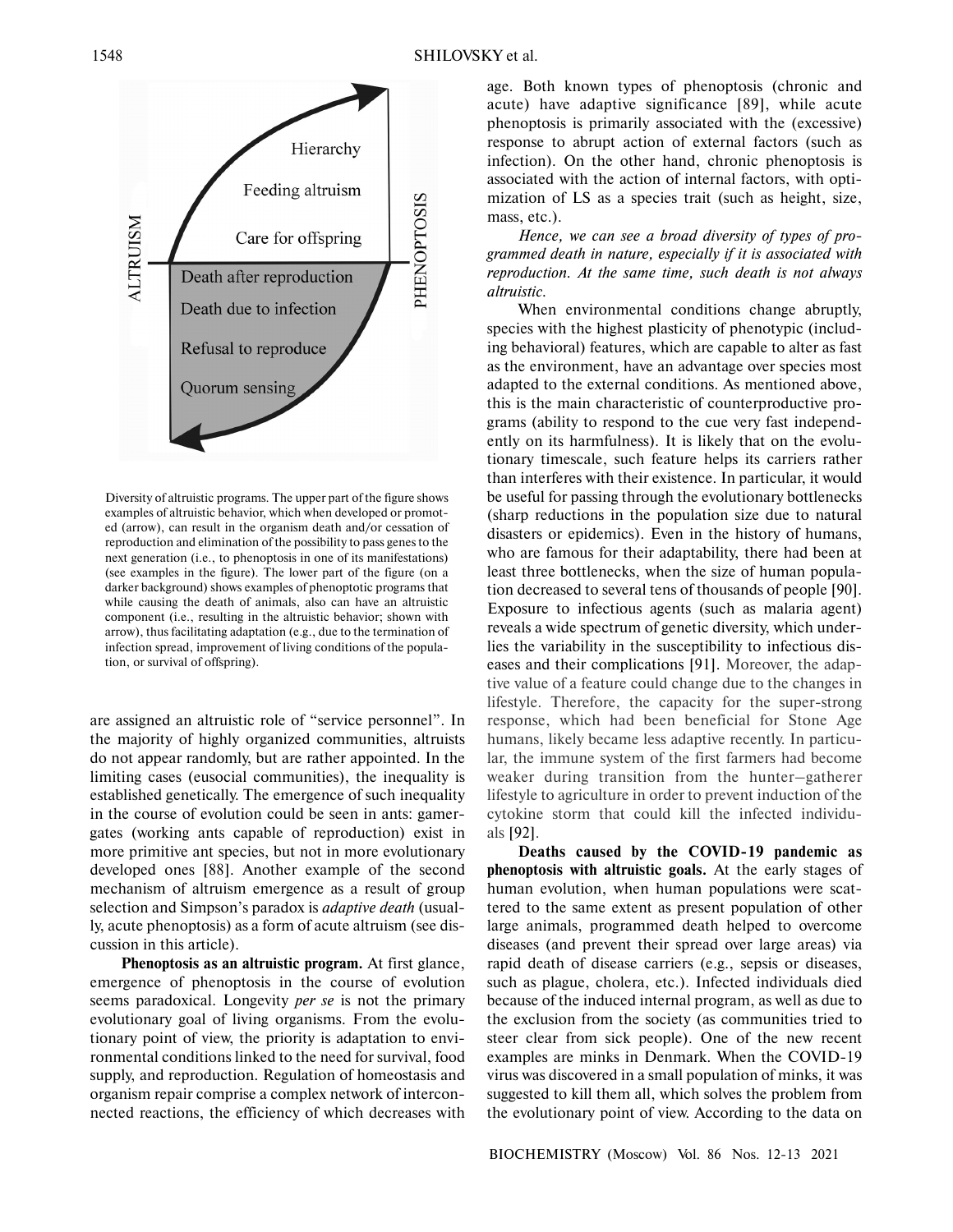23 large pandemics and epidemics, COVID-19 is not in the top ten of most deadly epidemics (for this, the num ber of victims should reach 38.5 million people, and to be in the first five – up to 210 million). The deadliest disease in the human history was plague that took the life of 200 million people in 1347-1351 A.D. (∼42% of the world population at that time). The number of deaths during the plague epidemics in 541-542 A.D. was 60 million people (28.5% of the world population) [93, 94].

The deadliest infectious disease is currently HIV/AIDS. Infection with human immunodeficiency virus has caused the death of 30 million people since the discovery of this disease in 1981. The outbreaks of severe acute respiratory syndrome (SARS), Middle East respira tory syndrome, and influenza virus H1N1 had happened in the early 2000s. In most recent pandemics, the virus was transmitted to humans from animals. All coron aviruses – SARS, MERS, and COVID-19 – had been transmitted to humans from bats [95].

A serious question remains unanswered on whether SARS-CoV-2 will continue to circulate in the human population or could it be eradicated by vaccinations and anti-epidemic measures. According to the optimistic forecasts, the pandemics should end after a year of mas sive and effective vaccination. However, it has become clear that vaccination of 75% of population is impossible due to social issues. Even more so is vaccination of 90% of population, which seems unachievable. The situation is complicated by the fast-emerging new mutant variants.

According to Wenzel [96], the outbreaks of viral infections are natural life events. Although the time of disease outbreak and the severity of viral infection are unpredictable, the spread of the disease will eventually come down. In our opinion, it is important to search for the ways to reduce the intensity of organism's excessive and potentially lethal response. Such hyper-response is a powerful evolutionary acquisition that allows the body to adapt to acute changes in living conditions. In essence, one of the most ancient prototypes of such lethality is the well-known phenomenon of quorum sensing, when trig gering a process that significantly affects the fate of the entire population is beyond the capacities of a single indi vidual, but becomes possible, when the size of population reaches a certain threshold. Based on the data presented in this work, if death of a fraction of the population pre vents further spread of infection, it is an altruistic event. In some cases, aging can also have adaptive significance. Sometimes, phenoptosis is a continuation of the develop ment programs, as for instance, the mechanism of Nrf2 inhibition by glycogen synthase kinase GSK3β, including via induction of inflammaging [97, 98]. Some of the promising agents are antioxidant preparations targeting different metabolic processes, e.g., those preventing cytokine storm [99], both traditional (plant extracts [100] and active components of blood serum [101]) and derived, for example, from insects [102]. The most promising at the moment are the main antioxidant of the body, glutathione [103], and, in addition, artificially synthe sized antioxidants [103], such as the mitochondria directed SkQ-ions [104]. It was shown recently that the death of mice caused by administration of lipopolysac charides, intravenous administration of mitochondria, and exposure to cold or toxic shock could be prevented by application of Skulachev ions (SkQ) [104]. Another important direction is identification of effector molecules and markers of phenoptosis in metabolomics stud ies [105].

**Acknowledgments.** The authors express their grati tude to Professor V. P. Skulachev for the original idea and valuable advice and help in writing this review. The authors are grateful to E. R. Galimov for helpful advice and comments.

**Funding.** This work was supported by the Russian Foundation for Basic Research (project no. 18-29- 13037).

**Ethics declarations.** The authors declare no conflicts of interest in financial or any other sphere. This article does not contain any studies with human participants or animals performed by any of the authors.

#### REFERENCES

- 1. Austad, S. N. (1997) *Why We Age*, John Wiley and Sons, New York.
- 2. De Magalhães, J. P. (2012) Programmatic features of aging originating in development: aging mechanisms beyond molecular damage? *FASEB J*., **26**, 4821-4826, doi: 10.1096/fj.12-210872.
- 3. Kenyon, C. (2005) The plasticity of aging: insights from long-lived mutants, *Cell*, **120**, 44960, doi: 10.1016/j.cell. 2005.02.002.
- 4. Weismann, A. (1889) *Essays upon Heredity and Kindred Biological Problems*, Clarendon Press, Oxford.
- 5. Markov, A. (2012) Can kin selection facilitate the evolution of the genetic program of senescence? *Biochemistry (Moscow)*, **77**, 733-741, doi: 10.1134/S0006297912070061.
- 6. Lohr, J., Galimov, E., and Gems, D. (2019) Does senescence promote fitness in *Caenorhabditis elegans* by causing death? *Ageing Res. Rev*., **50**, 58-71, doi: 10.1016/j.arr.2019.01.008.
- 7. Galimov, E. R., Lohr, J. N., and Gems, D., (2019) When and how can death be an adaptation? *Biochemistry (Moscow)*, **84**, 1433-1437, doi: 10.1134/S0006297919120010.
- 8. Galimov, E. R., and Gems, D. (2021) Death happy: adap tive ageing and its evolution by kin selection in organisms with colonial ecology, *Philos. Trans. R. Soc. Lond. B Biol. Sci*., **376**, 20190730, doi: 10.1098/rstb.2019.0730.
- 9. Zuo, L., Prather, E. R., Stetskiv, M., Garrison, D. E., Meade, J. R., et al. (2019) Inflammaging and oxidative stress in human diseases: from molecular mechanisms to novel treatments, *Int. J. Mol. Sci*., **20**, 4472, doi: 10.3390/ ijms20184472.
- 10. Wang, A., and Medzhitov, R. (2019) Counting calories: the cost of inflammation, *Cell*, **177**, 223-224, doi: 10.1016/ j.cell.2019.03.022.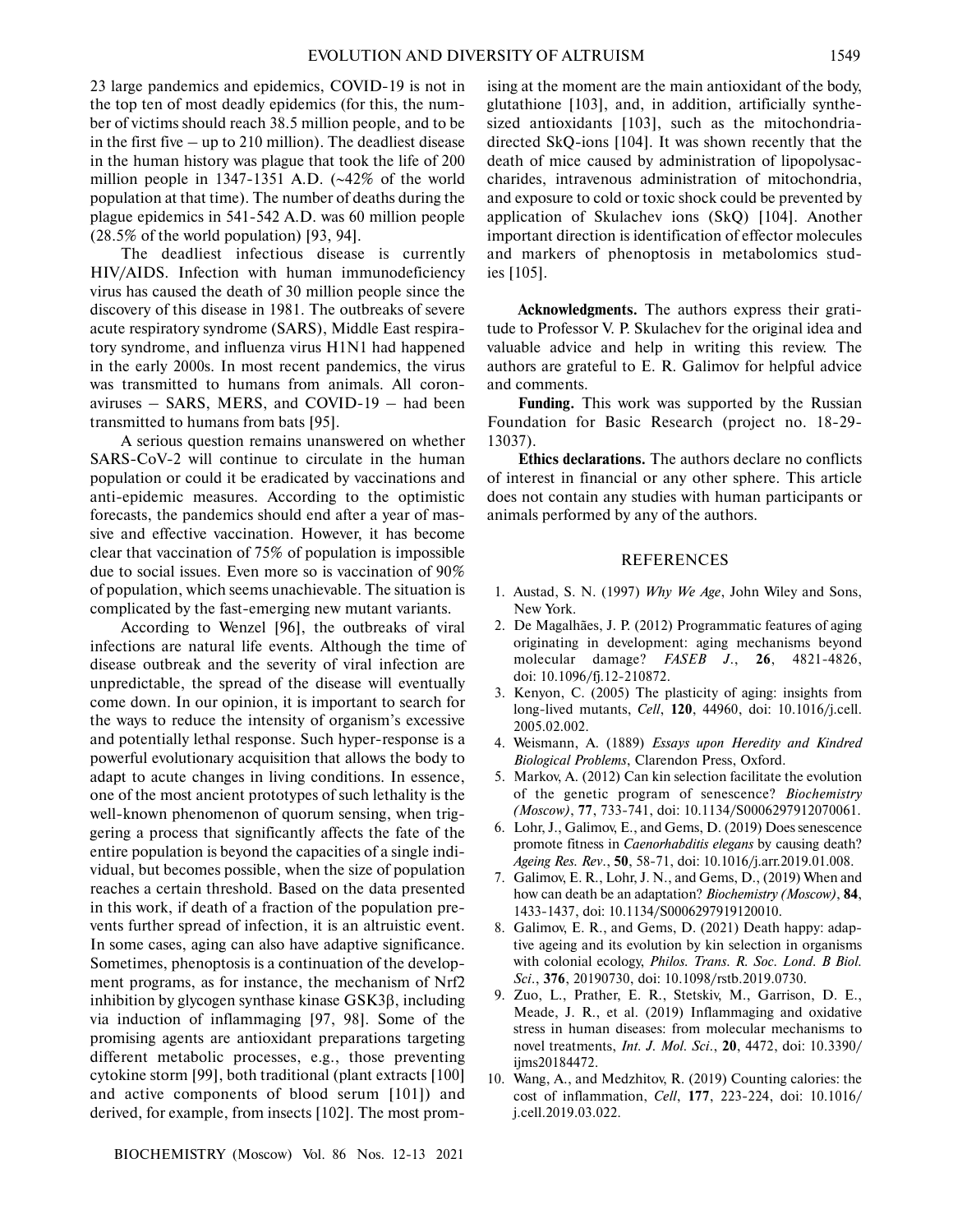- 11. Ye, J., and Medzhitov, R. (2019) Control strategies in sys temic metabolism, *Nat. Metab*., **1**, 947-957, doi: 10.1038/ s42255-019-0118-8.
- 12. Zhu, Y., Deng, J., Nan, M. L., Zhang, J., Okekunle, A., et al. (2019) The interplay between pattern recognition receptors and autophagy in inflammation, *Adv. Exp. Med. Biol*., **1209**, 79-108, doi: 10.1007/978-981-15-0606-2\_6.
- 13. Zhou, Y., Tong, Z., Jiang, S., Zheng, W., Zhao, J., and Zhou, X. (2020) The roles of endoplasmic reticulum in NLRP3 inflammasome activation, *Cells*, **9**, 1219, doi: 10.3390/cells9051219.
- 14. Skulachev, V. P. (1997) Aging is a specific biological func tion rather than the result of a disorder in complex living systems: biochemical evidence in support of Weismann's hypothesis, *Biochemistry (Moscow)*, **62**, 1191-1195.
- 15. Skulachev, V. P. (2002) Programmed death phenomena: from organelle to organism, *Ann. N. Y. Acad. Sci*., **959**, 214- 237, doi: 10.1111/j.1749-6632.2002.tb02095.x.
- 16. Skulachev, M. V., Severin, F. F., and Skulachev, V. P. (2015) Aging as an evolvability increasing program which can be switched off by organism to mobilize additional resources for survival, *Curr. Aging Sci*., **8**, 95109, doi: 10.2174/ 1874609808666150422122401.
- 17. Skulachev, V. P. (2019) Phenoptosis as a phenomenon widespread among many groups of living organisms includ ing mammals [Commentary to the paper by E. R. Galimov, J. N. Lohr, and D. Gems (2019), *Biochemistry (Moscow)*, **84**, 1433-1437], *Biochemistry (Moscow)*, **84**, 1438-1441, doi: 10.1134/S0006297919120022.
- 18. Skulachev, V. P., Shilovsky, G. A., Putyatina, T. S., Popov, N. A., Markov, A. V., et al. (2020) Perspectives of *Homo sapiens* lifespan extension: focus on external or internal resources? *Aging (Albany NY)*, **12**, 55665584, doi: 10.18632/aging.102981.
- 19. Rose, M. (1991) *Evolutionary Biology of Aging*, Oxford University Press, Oxford.
- 20. Austad, S. N. (2004) Is aging programed? *Aging Cell*, **3**, 249-251, doi: 10.1111/j.1474-9728.2004.00112.x.
- 21. Blagosklonny, M. V. (2020) From causes of aging to death from COVID-19, *Aging (Albany NY)*, **12**, 10004-10021, doi: 10.18632/aging.103493.
- 22. Águeda-Pinto, A., Alves, L. Q., Neves, F., McFadden, g., Jacobs, B. L., et al. (2021) Convergent loss of the necrop tosis pathway in disparate mammalian lineages shapes viruses countermeasures, *Front. Immunol*., **12**, 747737, doi: 10.3389/fimmu.2021.747737.
- 23. Yu, Z., Hu, Z., Xu, Q., Zhang, M., Yuan, N., et al. (2020) The LuxI/LuxR-type quorum sensing system regulates degradation of polycyclic aromatic hydrocarbons via two mechanisms, *Int. J. Mol. Sci*, **21**, 5548, doi: 10.3390/ ijms21155548.
- 24. Long, T., Tu, K. C., Wang, Y., Mehta, P., Ong, N. P., et al. (2009) Quantifying the integration of quorum-sensing sig nals with single-cell resolution, *PLoS Biol*., **7**, e68, doi: 10.1371/journal.pbio.1000068.
- 25. Ismail, A. S., Valastyan, J. S., and Bassler, B. L. (2016) A host-produced autoinducer-2 mimic activates bacterial quorum sensing, *Cell Host Microbe*, **19**, 470-480, doi: 10.1016/j.chom.2016.02.020.
- 26. Allocati, N., Masulli, M., Di Ilio, C., and De Laurenzi, V. (2015) Die for the community: an overview of programmed cell death in bacteria, *Cell Death Dis*., **6**, e1609.
- 27. Darwin, C. (1859) *On the Origin of Species by Means of Natural Selection, or, The Preservation of Favoured Races in the Struggle for Life*, J. Murray, London.
- 28. Markov, A. V., Barg, M. A., and Yakovleva, E. Y. (2018) Can aging develop as an adaptation to optimize natural selection? (Application of computer modeling for searching conditions when the "Fable of Hares" can explain the evo lution of aging), *Biochemistry (Moscow)*, **83**, 1504-1516, doi: 10.1134/S0006297918120088.
- 29. Chuang, J. S., Rivoire, O., and Leibler, S. (2009) Simpson's paradox in a synthetic microbial system, *Science*, **323**, 272-275, doi: 10.1126/science.1166739.
- 30. Aanen, D. K., de Fine Licht, H. H., Debets, A. J., Kerstes, N. A., Hoekstra, R. F., and Boomsma, J. J. (2009) High symbiont relatedness stabilizes mutualistic cooperation in fungus-growing termites, *Science,* **326**, 1103-1106, doi: 10.1126/science.1173462.
- 31. Dawkins, R. (1976) *The Selfish Gene*, Oxford University Press, Oxford.
- 32. Markov, A. V., and Markov, M. A. (2020) Runaway brain culture coevolution as a reason for larger brains: explor ing the "cultural drive" hypothesis by computer model ing, *Ecol. Evol*., **10**, 6059-6077, doi: 10.1002/ece3. 6350.
- 33. Cesarini, D., Dawes, C. T., Fowler, J. H., Johannesson, M., Lichtenstein, P., and Wallace, B. (2008) Heritability of cooperative behavior in the trust game, *Proc. Natl. Acad. Sci. USA*, **105**, 3721-3726, doi: 10.1073/pnas.0710069105.
- 34. Zorina, Z. A., Poletayeva, I. I., and Reznikova, Zh. I. (2002) *Basics of Ethology and Genetics of Behavior*, Vysshaya shkola, Moscow.
- 35. Donaldson, Z. R., and Young, L. J. (2008) Oxytocin, vaso pressin, and the neurogenetics of sociality, *Science*, **322**, 900-904, doi: 10.1126/science.1158668.
- 36. Israel, S., Lerer, E., Shalev, I., Uzefovsky, F., Riebold, M., et al. (2009) The oxytocin receptor (OXTR) contributes to prosocial fund allocations in the dictator game and the social value orientations task, *PLoS One*, **4**, e5535, doi: 10.1371/journal.pone.0005535.
- 37. Henrich, J. (2020) *The WEIRDest People in the World: How the West Became Psychologically Peculiar and Particularly Prosperous*, Farrar, Straus and Giroux, NY.
- 38. Trivers, R. L. (1971) The evolution of reciprocal altruism, *Q. Rev. Biol*., **46**, 35-37.
- 39. Reeve, H. K., and Hölldobler, B. (2007) The emergence of a superorganism through intergroup competition, *Proc. Natl. Acad. Sci. USA*, **104**, 9736-9740, doi: 10.1073/pnas. 0703466104.
- 40. Darwin, C. (1871) *The Descent of Man and Selection in Relation to Sex*, John Murray, London, or Appleton, New York.
- 41. Choi, J. K., and Bowles, S. (2007) The coevolution of parochial altruism and war, *Science*, **318**, 636-640, doi: 10.1126/science.1144237.
- 42. Bowles, S. (2009) Did warfare among ancestral hunter gatherers affect the evolution of human social behaviors? *Science*, **324**, 1293-1298, doi: 10.1126/science.1168112.
- 43. Fehr, E., Bernhard, H., and Rockenbach, B. (2008) Egalitarianism in young children, *Nature*, **454**, 1079-1083, doi: 10.1038/nature07155.
- 44. Dennett, D. (2003) The Baldwin effect, a crane, not a sky hook, in *Evolution and learning: The Baldwin Effect*

BIOCHEMISTRY (Moscow) Vol. 86 Nos. 12-13 2021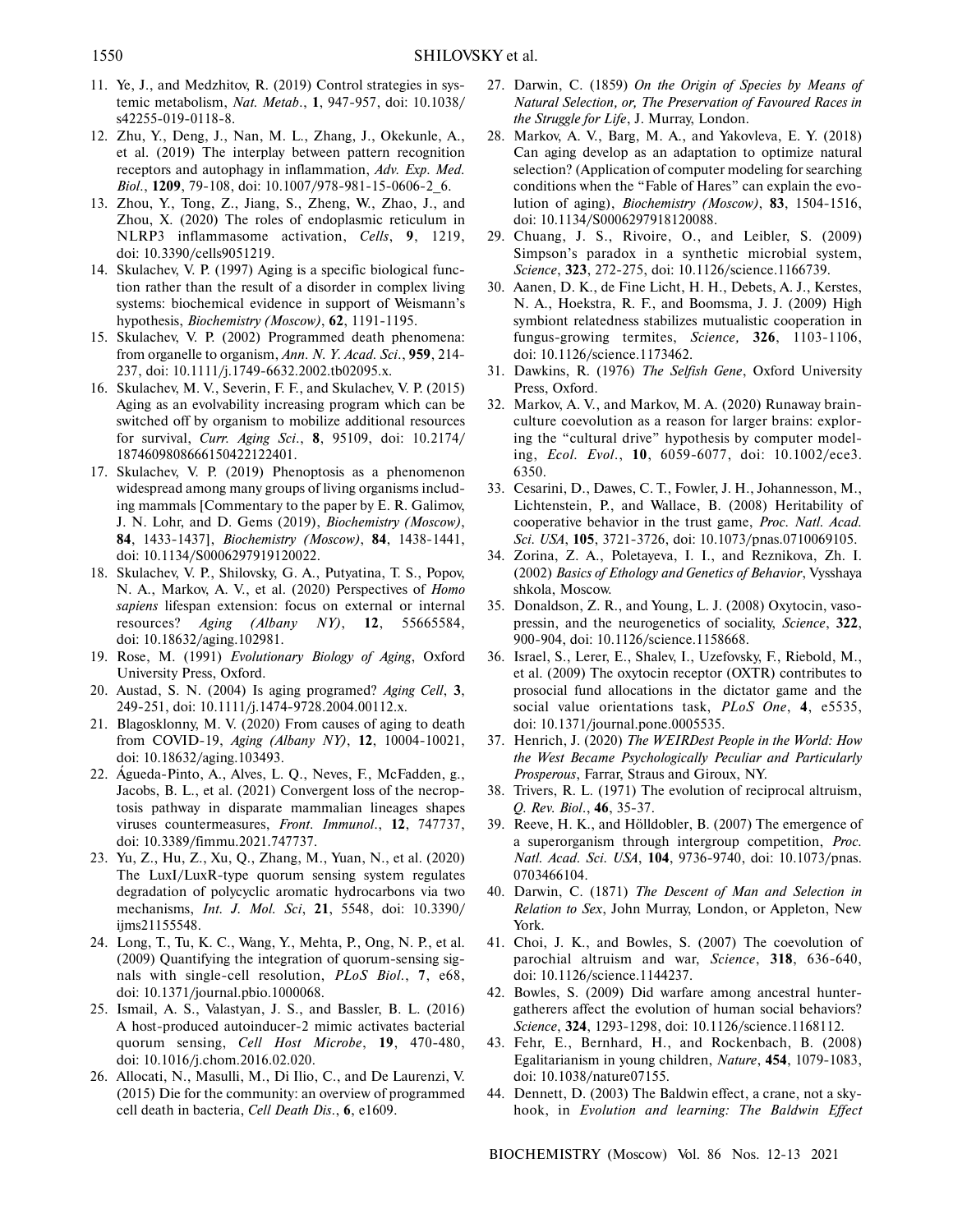*Reconsidered* (Weber, B. H., and Depew, D. J., eds) MIT Press, Cambridge, MA.

- 45. Ashton, B. J., Kennedy, P., and Radford, A. N. (2020) Interactions with conspecific outsiders as drivers of cogni tive evolution, *Nat. Commun*., **11**, 4937, doi: 10.1038/ s41467-020-18780-3.
- 46. Maebe, K., Hart, A. F., Marshall, L., Vandamme, P., Vereecken, N. J., et al. (2021) Bumblebee resilience to cli mate change, through plastic and adaptive responses, *Glob. Chang. Biol*., doi: 10.1111/gcb.15751.
- 47. Sieber, K. R., Dorman, T., Newell, N., and Yan, H. (2021) (Epi)genetic mechanisms underlying the evolutionary suc cess of eusocial insects, *Insects*, **12**, 498, doi: 10.3390/insects12060498.
- 48. Wang, Z. Y., and Ragsdale, C. W. (2018) Multiple optic gland signaling pathways implicated in octopus maternal behaviors and death, *J. Exp. Biol*., **221**, jeb185751, doi: 10.1242/jeb.185751.
- 49. Bouchebti, S., and Arganda, S. (2020) Insect lifestyle and evolution of brain morphology, *Curr. Opin. Insect Sci*., **42**, 90-96, doi: 10.1016/j.cois.2020.09.012.
- 50. Yan, H., and Liebig, J. (2021) Genetic basis of chemical communication in eusocial insects, *Genes Dev*., **35**, 470- 482, doi: 10.1101/gad.346965.120.
- 51. Sheehan, M. J., and Tibbetts, E. A. (2011) Specialized face learning is associated with individual recognition in paper wasps, *Science*, **334**, 1272-1275, doi: 10.1126/sci ence.1211334.
- 52. Wilson, E. O., and Hölldobler, B. (2005) Eusociality: origin and consequences, *Proc. Natl. Acad. Sci. USA*, **102**, 13367- 13371, doi: 10.1073/pnas.0505858102.
- 53. Wenseleers, T., and Ratnieks, F. L. (2006) Enforced altru ism in insect societies, *Nature*, **444**, 50, doi: 10.1038/ 444050a.
- 54. Khare, A., Santorelli, L. A., Strassmann, J. E., Queller, D. C., Kuspa, A., and Shaulsky, G. (2009) Cheater-resist ance is not futile, *Nature*, **461**, 980-982, doi: 10.1038/ nature08472.
- 55. Fiegna, F., Yu, Y.-T. N., Kadam, S. V., and Velicer, G. J. (2006) Evolution of an obligate social cheater to a superior cooperator, *Nature*, **441**, 310-314, doi: 10.1038/nature04677.
- 56. Gore, J., Youk, H., and van Oudenaarden, A. (2009) Snowdrift game dynamics and facultative cheating in yeast, *Nature*, **459**, 253-256, doi: 10.1038/nature07921.
- 57. Dunbar, R. (1998) *Grooming, Gossip, and the Evolution of Language*, Harvard University Press, Cambridge, MA.
- 58. Zahavi, A. (1990) Arabian babblers: the quest for social sta tus in a cooperative breeder, in *Cooperative Breeding in Birds: Long-term Studies of Ecology and Behavior* (Stacey, P. B., and Koenig, W. D., eds) Cambridge University Press, Cambridge.
- 59. Riehl, C., and Frederickson, M. E. (2016) Cheating and punishment in cooperative animal societies, *Philos. Trans R. Soc. Lond. B Biol. Sci*., **371**, 20150090, doi: 10.1098/ rstb.2015.0090.
- 60. Váchová, L., Čáp, M., and Palková, Z. (2012) Yeast colonies: a model for studies of aging, environmental adap tation, and longevity, *Oxid. Med. Cell. Longev*., **2012**, 601836.
- 61. Váchová, L., and Palková, Z., (2005) Physiological regula tion of yeast cell death in multicellular colonies is triggered by ammonia, *J. Cell Biol*., **169**, 711-717.

BIOCHEMISTRY (Moscow) Vol. 86 Nos. 12-13 2021

- 62. Popp, P. F., and Mascher, T. (2019) Coordinated cell death in isogenic bacterial populations: sacrificing some for the benefit of many? *J. Mol. Biol*., **431**, 4656-4669, doi: 10.1016/j.jmb.2019.04.024.
- 63. Veening, J.-W., Smits, W. K., and Kuipers, O. P. (2008) Bistability, epigenetics, and bet-hedging in bacteria, *Annu. Rev. Microbiol*., **62**, 193-210, doi: 10.1146/annurev.micro. 62.081307.163002.
- 64. Guiral, S., Mitchell, T. J., Martin, B., and Claverys, J.-P. (2005) Competence-programmed predation of noncompe tent cells in the human pathogen *Streptococcus pneumoniae*: genetic requirements, *Proc. Natl. Acad. Sci. USA*, **102**, 8710-8715, doi: 10.1073/pnas.0500879102.
- 65. Nariya, H., and Inouye, M. (2008) MazF, an mRNA inter ferase, mediates programmed cell death during multicellu lar *Myxococcus* development, *Cell*, **132**, 55-66.
- 66. López, D., and Kolter, R. (2010) Extracellular signals that define distinct and coexisting cell fates in *Bacillus subtilis*, *FEMS Microbiol. Rev*., **34**, 134-149, doi: 10.1111/j.1574- 6976.2009.00199.x.
- 67. Veening, J.-W., and Blokesch, M. (2017) Interbacterial pre dation as a strategy for DNA acquisition in naturally com petent bacteria, *Nat. Rev. Microbiol*., **15**, 621-629, doi: 10.1038/nrmicro.2017.66.
- 68. Galimov, E., and Gems, D., (2020) Shorter life and reduced fecundity can increase colony fitness in virtual *C. elegans*, *Aging Cell*, **19**, e13141.
- 69. Huang, C., Xiong, C., and Kornfeld, K. (2004) Measurements of age-related changes of physiological processes that predict lifespan of *Caenorhabditis elegans*, *Proc. Natl. Acad. Sci. USA*, **101**, 8084-8089, doi: 10.1073/ pnas.0400848101.
- 70. Travis, J. M. J. (2004) The evolution of programmed death in a spatially structured population, *J. Gerontol*., **59A**, 301- 305, doi: 10.1093/gerona/59.4.b301.
- 71. Burke, N. W., and Holwell, G. I. (2021) Male coercion and female injury in a sexually cannibalistic mantis, *Biol. Lett*., **17**, 20200811, doi: 10.1098/rsbl.2020.0811.
- 72. Welke, K. W., and Schneider, J. M. (2010) Males of the orb web spider *Argiope bruennichi* sacrifice themselves to unre lated females, *Biol. Lett*., **6**, 585-588, doi: 10.1098/rsbl. 2010.0214.
- 73. Tian, R., Han, K., Geng, Y., Yang, C., Shi, C., et al. (2021) A chromosome-level genome of *Antechinus flavipes* pro vides a reference for an Australian marsupial genus with male death after mating, *Mol. Ecol. Resour*., doi: 10.1111/1755-0998.13501.
- 74. Dionne, M., Caron, F., Dodson, J. J., and Bernatchez, L. (2009) Comparative survey of withinriver genetic structure in Atlantic salmon; relevance for management and conser vation, *Conservation Genetics*, **10**, 869-879, doi: 10.1007/ s10592-008-9647-5.
- 75. Weaver, D. M., Coghlan, S. M., Zydlewski, J., Hogg, R. S., and Canton, M. (2015) Decomposition of sea lamprey *Petromyzon marinus* carcasses: temperature effects, nutrient dynamics, and implications for stream food webs, *Hydrobiologia*, **760**, 57-67, doi: 10.1007/s10750-015-2302-5.
- 76. Hamilton, W. D. (1964) The genetical evolution of social behavior, *J. Theor. Biol*., **7**, 1-52.
- 77. Granato, E. T., and Foster, K. R. (2020) The evolution of mass cell suicide in bacterial warfare, *Curr. Biol*., **30**, 2836- 2843, doi: 10.1016/j.cub.2020.05.007.